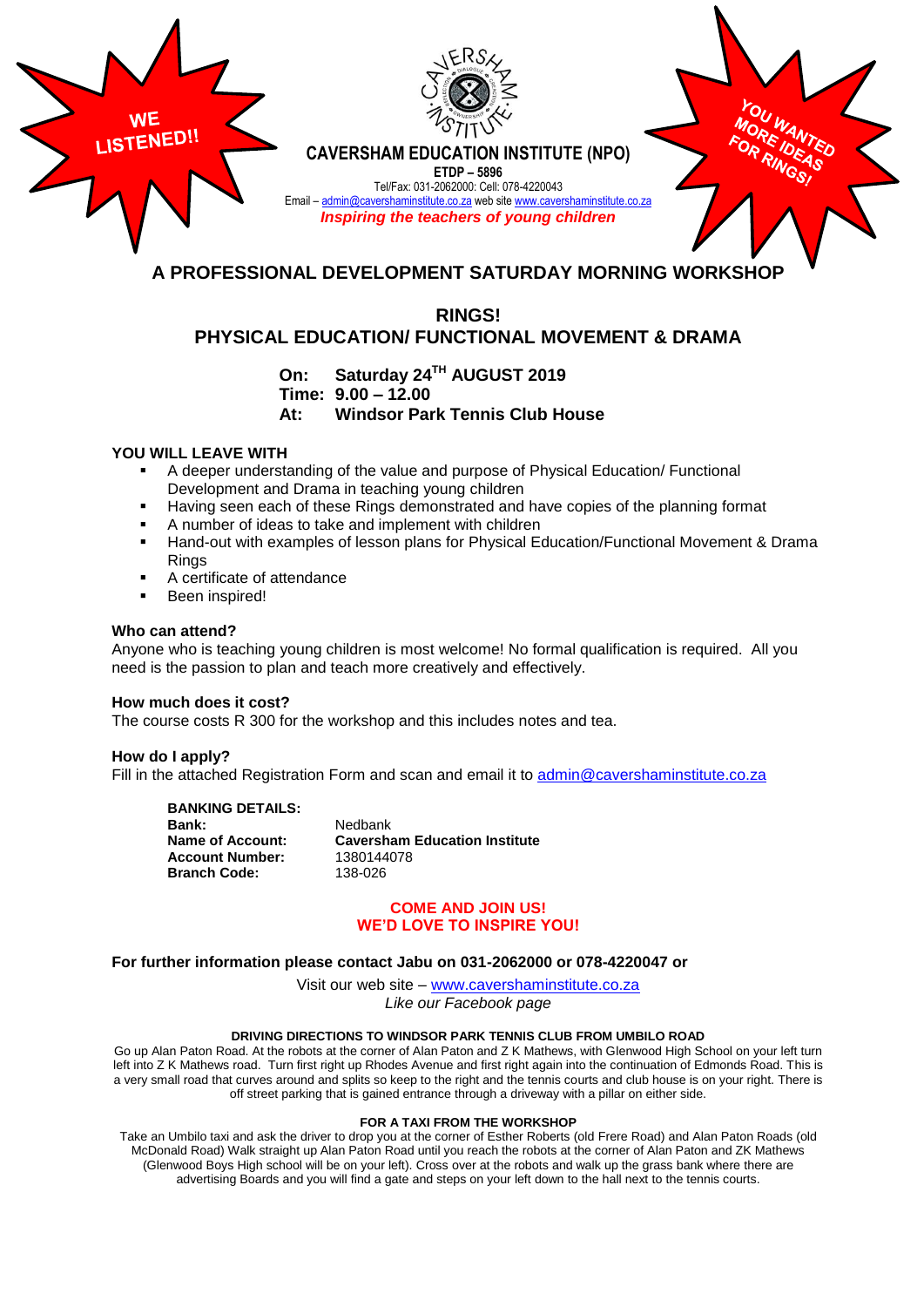

# **REGISTRATION FOR THE DURBAN PROFESSIONAL DEVELOPMENT WORKSHOP**

# **RINGS! PHYISICAL EDUCATION/ FUNCTIONAL MOVEMENT & DRAMA**

# **SATURDAY 24TH AUGUST 2019 – WINDSOR PARK TENNIS CLUB HOUSE**

**Bank** – Nedbank **Name of Account**: Caversham Education Institute **Acc.Number**:1380144078 **Branch Code** - 138026 **Reference**: **Your Name & OUT BOX PORT**

| <b>PARTICIPANT DETAILS</b>                                                                            |              |       |                |                       |                   |                   |     |                    |
|-------------------------------------------------------------------------------------------------------|--------------|-------|----------------|-----------------------|-------------------|-------------------|-----|--------------------|
| <b>TITLE</b>                                                                                          |              |       | <b>SURNAME</b> |                       |                   |                   |     |                    |
| <b>FIRST NAMES</b>                                                                                    |              |       |                |                       | <b>KNOWN NAME</b> |                   |     |                    |
|                                                                                                       |              |       |                |                       |                   |                   |     |                    |
| <b>ID NUMBER</b>                                                                                      |              |       |                |                       | DATE OF BIRTH     |                   |     |                    |
| <b>NATIONALITY</b>                                                                                    |              |       |                | <b>EMPLOYED</b>       |                   | <b>UNEMPLOYED</b> |     |                    |
| <b>ETHNIC GROUP</b>                                                                                   | <b>Black</b> | Asian | Coloured       |                       | White             | <b>DISABILITY</b> | Yes | No                 |
| <b>POSTAL</b><br><b>ADDRESS</b>                                                                       |              |       |                |                       |                   |                   |     |                    |
|                                                                                                       |              |       |                |                       |                   |                   |     |                    |
| <b>RESIDENTIAL ADDRESS</b>                                                                            |              |       |                |                       |                   |                   |     |                    |
|                                                                                                       |              |       |                |                       |                   |                   |     |                    |
| TELEPHONE:                                                                                            | <b>HOME</b>  |       |                |                       | <b>CELL</b>       |                   |     |                    |
| <b>EMAIL ADDRESS</b>                                                                                  |              |       |                |                       |                   |                   |     |                    |
| <b>HIGHEST QUALIFICATION</b>                                                                          |              |       |                |                       |                   |                   |     |                    |
| TEACHING EXPERIENCE - YEARS & GRADES                                                                  |              |       |                |                       |                   |                   |     |                    |
|                                                                                                       |              |       |                |                       |                   |                   |     |                    |
|                                                                                                       |              |       |                |                       |                   |                   |     |                    |
| <b>SCHOOL</b>                                                                                         |              |       |                |                       |                   |                   |     |                    |
| Please provide, below, details of any medical conditions of which we should be aware (e.g. allergies, |              |       |                |                       |                   |                   |     |                    |
| diabetes, epilepsy):                                                                                  |              |       |                |                       |                   |                   |     |                    |
| INFORMATION FOR ACCOUNT PURPOSES                                                                      |              |       |                |                       |                   |                   |     |                    |
| NAME OF PERSON / SCHOOL                                                                               |              |       |                |                       |                   |                   |     |                    |
| RESPONSIBLE FOR THE ACCOUNT                                                                           |              |       |                |                       |                   |                   |     |                    |
| <b>CONTACT NUMBER</b>                                                                                 |              |       |                |                       |                   |                   |     |                    |
| <b>EMAIL ADDRESS</b>                                                                                  |              |       |                |                       |                   |                   |     |                    |
| WHERE DID YOU HEAR ABOUT<br>Internet<br>US?                                                           |              |       |                | Magazine/<br>pamphlet |                   | Friend            |     | Information<br>Day |